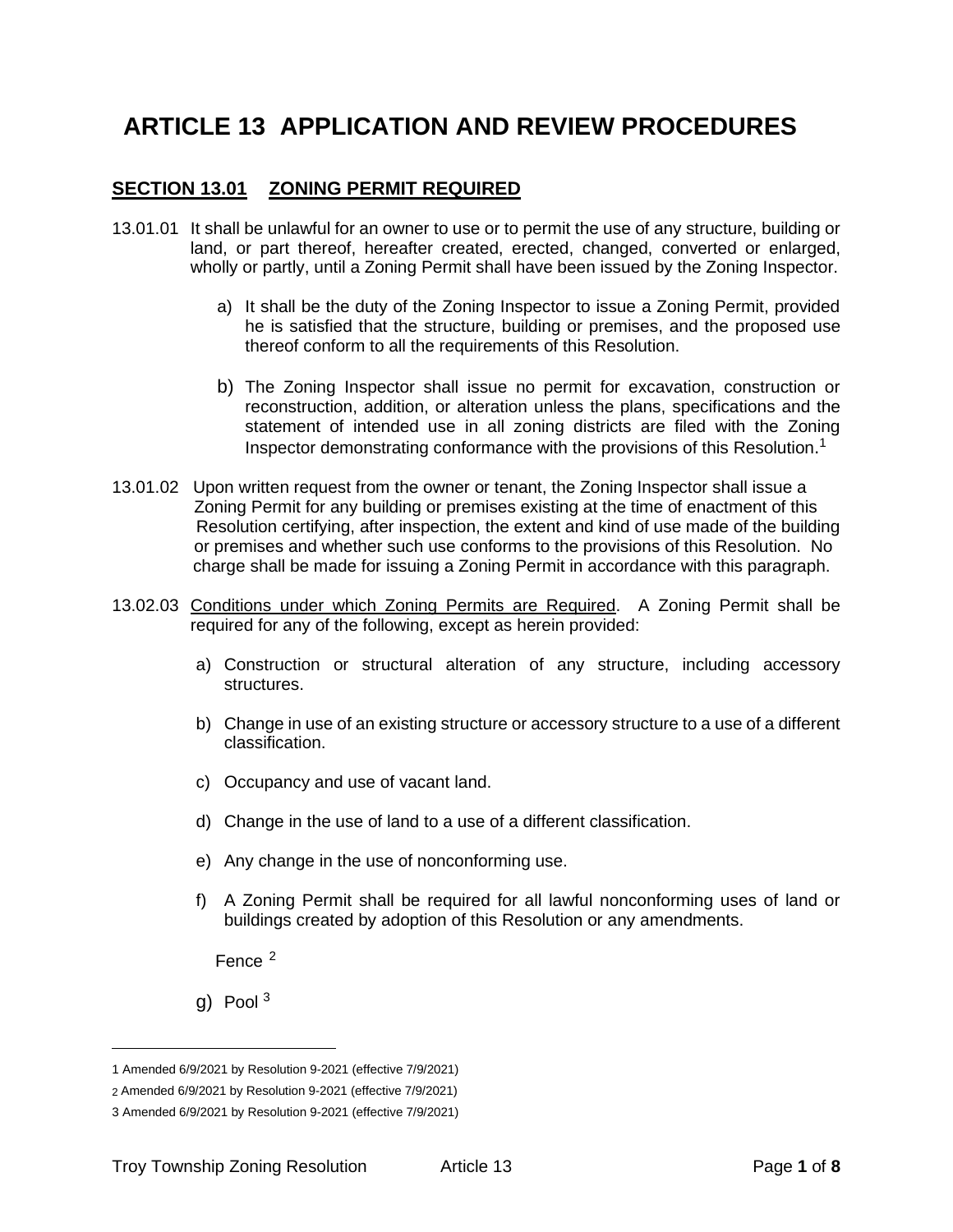- h) Pond <sup>4</sup>
- i) Outdoor furnace <sup>5</sup>
- j) Signs <sup>6</sup>

## **SECTION 13.02 APPLICATION AND ISSUANCE OF ZONING PERMITS**

- 13.02.01 For the excavation, construction, reconstruction, addition, or alterations of a building or structure, the owner(s) shall complete and submit to the Zoning Inspector a Zoning Application and Statement of Intended Use<sup>7</sup> A Zoning Permit shall be issued within thirty (30) days after a written request for the same has been made to the Zoning Inspector, provided such construction or alteration is in conformity with the provisions of this Resolution.
- 13.02.02 For the use of vacant land, or for a change in the use of land or of a building, or for a change in nonconforming use, as herein provided, the owner(s) shall complete and submit to the Zoning Inspector a Zoning Application and Statement of Intended Use. 8
- 13.02.03 Every application for a Zoning Permit shall be accompanied by a plot plan in duplicate, and such plans as may be necessary to show the location and type of buildings to be erected or alterations to be made.
	- a) Where construction or physical improvement of the land is involved, the lot and location of the buildings to be erected thereon shall be staked out on the ground before construction is started, and all dimensions shown on filed plans shall be based on an actual survey.
	- b) Each plan shall show:
		- 1) The street providing access to the lot and the exact location of the lot in relation to the nearest cross street.
		- 2) The name of the concerned lot plan, if any, and the lot numbers of the concerned and abutting properties.
		- 3) The actual dimensions of the lot, the yard and other open space dimensions thereof, and the location and size of any existing structure thereon.
		- 4) The location and size of the proposed structure and/or the proposed enlargement of the existing structure.

<sup>4</sup> Amended 6/9/2021 by Resolution 9-2021 (effective 7/9/2021)

<sup>5</sup> Amended 6/9/2021 by Resolution 9-2021 (effective 7/9/2021)

<sup>6</sup> Amended 6/9/2021 by Resolution 9-2021 (effecitve 7/9/2021)

<sup>7</sup> Amended 6/9/2021 by Resolution 9-2021 (effective 7/9/2021)

<sup>8</sup> Amended 6/9/2021 by Resolution 9-2021 (effective 7/9/2021)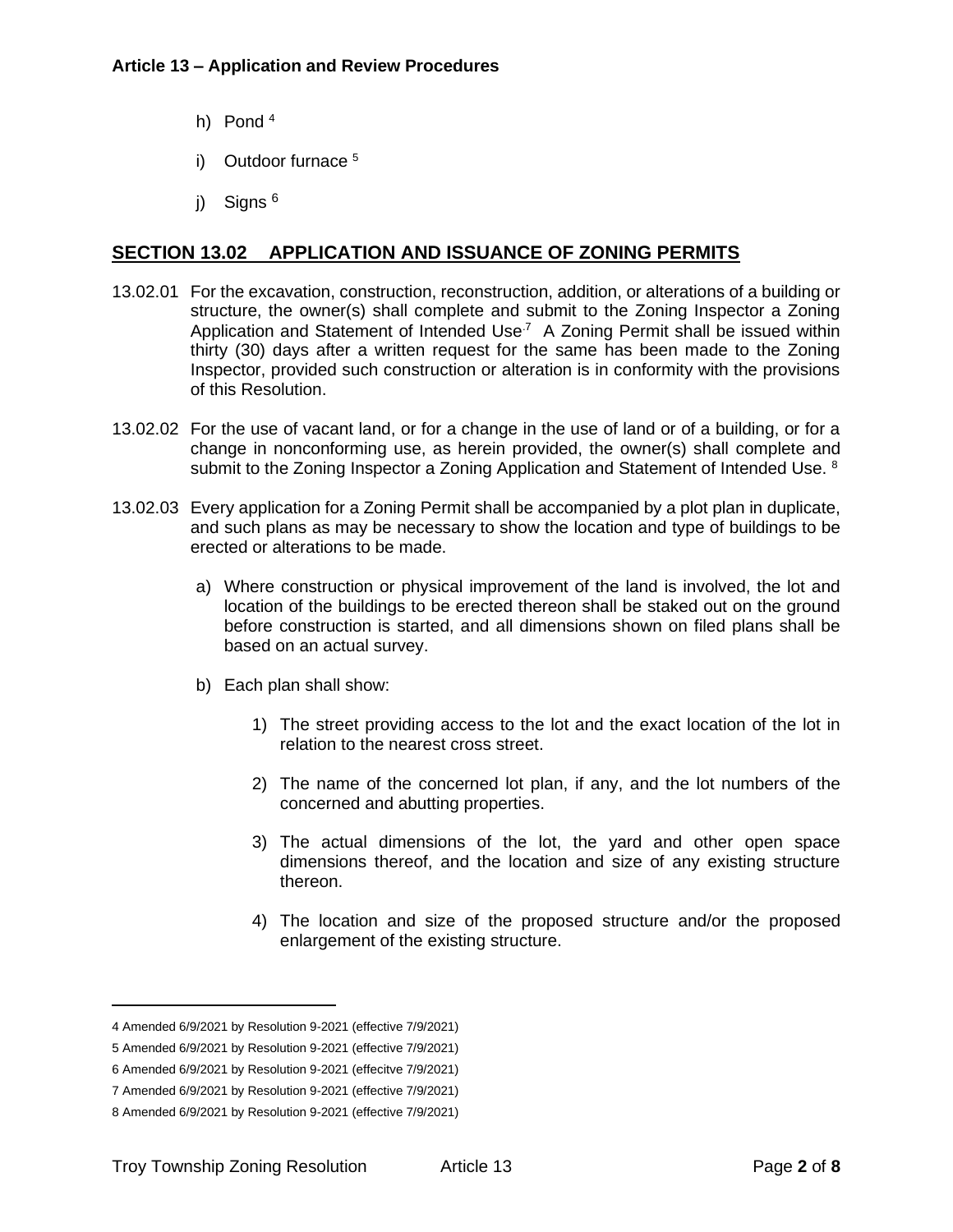- 5) Any other information, which is the judgment of the Zoning Inspector, may be necessary to provide for the enforcement of this Resolution.
- c) Each plan shall bear statements declaring:
	- 1) That no part of the land involved in the application has previously been used to provide required yard space or lot area for another structure.
	- 2) Which abutting land was formerly that of the owner of the land involved in the application, and if any, the approximate date of title transfers.
	- 3) Where complete and accurate information is not readily available from existing records, the Zoning Inspector may require the applicant to furnish a survey of the lot by a registered surveyor.
	- 4) Each property owner or authorized agent shall be required to attest to the correctness of the statements and data furnished with the applications.
	- 5) A file of such applications and plans shall be kept in the office of the Zoning Inspector.
- 13.02.04 Various other types of administrative reviews may be required before issuance of a Zoning Permit. The Zoning Inspector shall not issue a Zoning Permit for any application:
	- a) Proposing a Conditionally Permitted Land Use until the Board of Zoning Appeals conducts a Conditional Use Review and approves the application pursuant to Section 12.04;
	- b) Requiring a Site Plan until the Zoning Commission conducts a Site Plan Review and approves the Site Plan pursuant to [Section 13.04;](#page-3-0) and/or
	- c) Requiring a Development Plan until the Zoning Commission conducts a Development Plan Review and approves the proposed development pursuant to Article 14.
- 13.02.05 If the proposed use is in conformity with the provisions of this Resolution, the Zoning Permit therefore shall be issued within thirty (30) days after the application for same has been made.
	- a) Every Zoning Permit shall state that the building or the proposed use of a building or land complies with all provisions of law.
	- b) Each application shall clearly state that the permit shall expire and will be revoked if work has not substantially begun within one (1) year.
	- c) A record of all Zoning Permits shall be kept on file in the Office of the Zoning Inspector or his/her agent and copies may be reviewed or shall be furnished on request to any person. A fee, determined by the Trustees, shall be charged for copies made and furnished to such persons.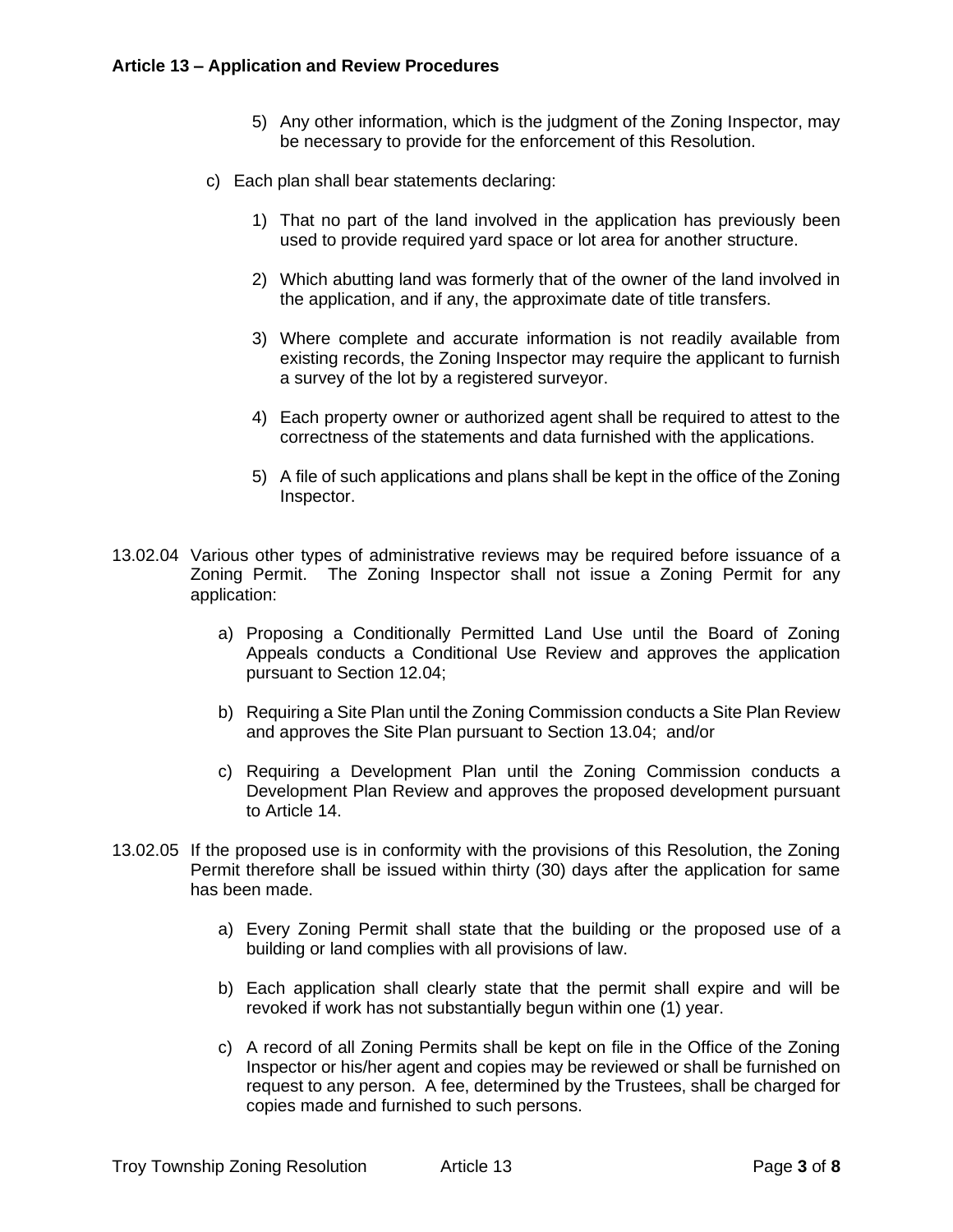- d) The Zoning Permit and all applicable conditions approved as part of the Permit shall be posted by the applicant in a conspicuous location at a construction site.
- 13.02.06 Pre-Excavation Inspection. No excavation may occur for a building foundation or pond unless the layout and setbacks are inspected and verified for compliance with the Zoning Permit by the Troy Township Zoning Inspector or a consultant engaged by the Township.

# **SECTION 13.03 FEES**

Application filed for the purpose of obtaining a Zoning Permit for uses as set forth in this Resolution shall be accompanied with an Application Fee in an amount set forth from time to time by a separate resolution passed by the Board of Trustees. Such fees are for the purposes of defraying the costs of review, inspection, certification, and maintenance of necessary records pertaining to the implementation of this Resolution. Until all applicable fees, charges, and expenses have been paid in full, no action shall be taken on any application.

- 13.03.01 The Zoning Inspector shall forthwith deposit all fees with the Township Clerk who shall credit such fees to the credit of the General Revenue Fund of the Township.
- 13.03.02 The Zoning Inspector shall charge the above specified fees payable by the applicant at the time of filing of each application for a Zoning Permit.
- 13.03.03 No Zoning Permit shall be required for the use of any land for agricultural purposes or the construction or use of buildings or structures incident to the use for agricultural purposes of the land on which such buildings or structures are located.

#### <span id="page-3-0"></span>**SECTION 13.04 SITE PLAN REVIEW**

- 13.04.01 When Site Plan Required. Site Plan review by the Zoning Commission is required for all districts when the following type of development is proposed:
	- a) Any Multifamily, Commercial or Industrial Use;
	- b) More Than One (1) Main Use on a Parcel;
	- c) Any of the Uses Outlined in the Land Use Matrix that Require a Site Plan;
- 13.04.02 General Site Plan Requirements. All proposed uses or zoning changes (amendments) that require a Site Plan review shall submit the following when applicable.
	- a) A formal letter of submittal shall accompany the Site Plan. The letter shall provide the name, address and phone number of any parties who should be informed of progress on the request (e.g., land owner, attorney, architect, engineer, etc.).
	- b) All Site Plans shall have a title indicating the type of request being made (e.g., request for more than one principal building on a parcel).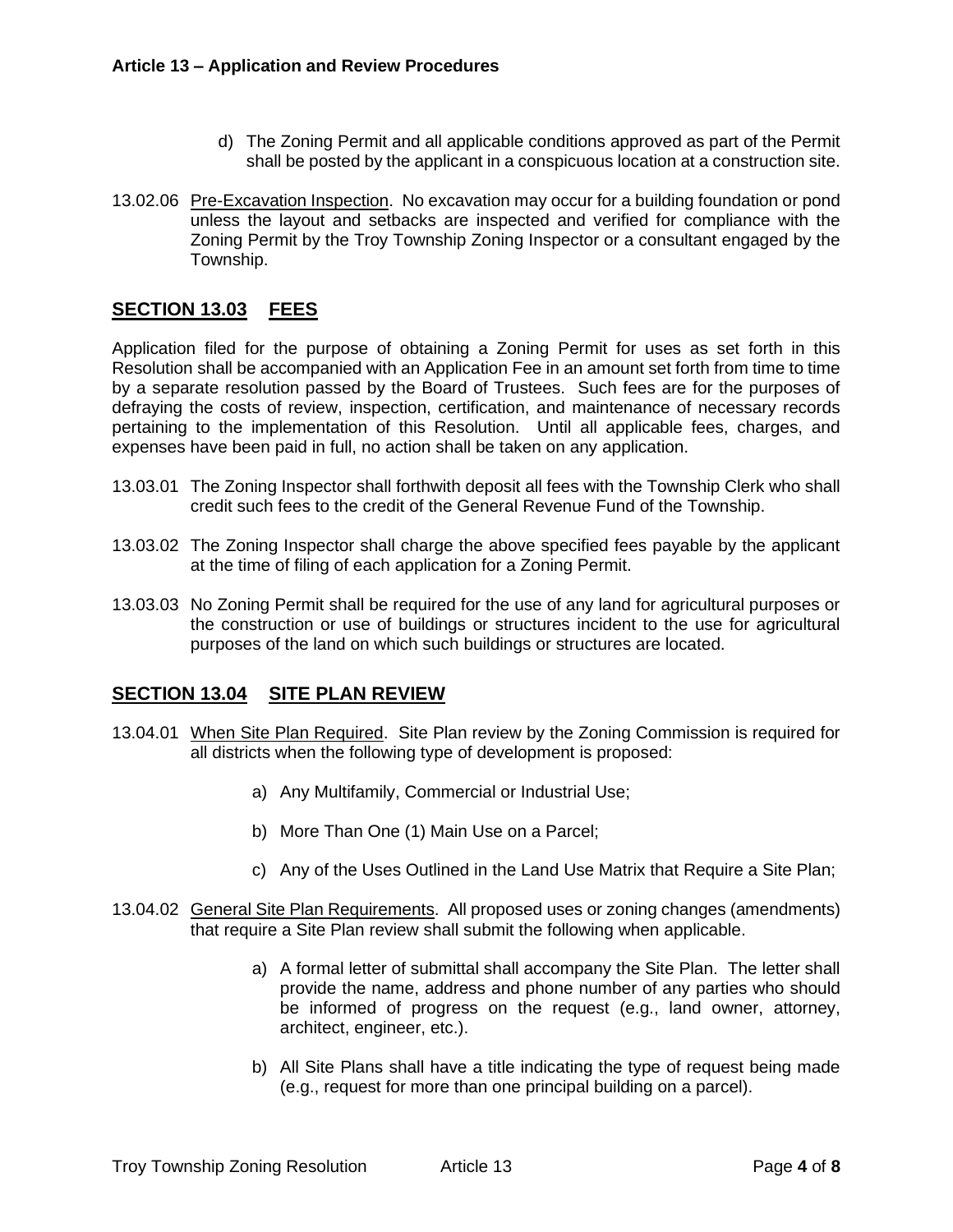- c) The Site Plan shall be accompanied by a complete legal description of the subject property and a location sketch referenced from section lines and/or major streets.
- d) The Site Plan shall indicate the scale of the drawing and shall use an engineer's scale.
- e) The Site Plan shall have the north arrow pointing either toward the top of the drawing or to the right side of the drawing, preferably toward the top, and should be located with the scale.
- f) Proposed industrial uses shall be accompanied with plans (i.e., site plan, floor plan, building elevations), of similar quality as would be submitted for Ohio Basic Building Code (O.B.B.C.) review and permit issuance.
- g) The following submissions are required:
	- 1) Eight (8) reproducible prints of the site plan; and  $9$
	- 2) A velox or PMT reduction made from the original tracing, shall be submitted at a size ranging from 8 1/2" X 11" to 11" X 17".

#### 13.04.03 Specific Site Plan Requirements

- a) The Site Plan shall show the zoning classification of the subject property and all abutting property uses (residential, commercial, etc.) and approximate location of abutting property, buildings, and/or structures.
- b) The Site Plan shall indicate the distance of existing and proposed structure(s) from right-of-way line of all adjacent thoroughfares and show front, side, and rear yard distances to the structure(s).
- c) The Site Plan shall indicate the exact dimensions of the property in question, and show existing structure(s) with dimensions and proposed structure(s) with dimensions. The site plan shall indicate building removals and other alterations, if any, of existing property.
- d) The Site Plan shall indicate, by name, all adjacent thoroughfares. The site plan shall show both right-of-way and pavement widths measured from the centerline.
- e) The Site Plan shall indicate the locations, size (height), and material of all existing and proposed fencing on the subject property.
- f) The Site Plan shall indicate the location, dimensions and illuminating power of all existing and proposed lighting on the subject property.

<sup>9</sup> Amended 3/8/2017 by Resolution 2-2017 (effective 4/7/2017)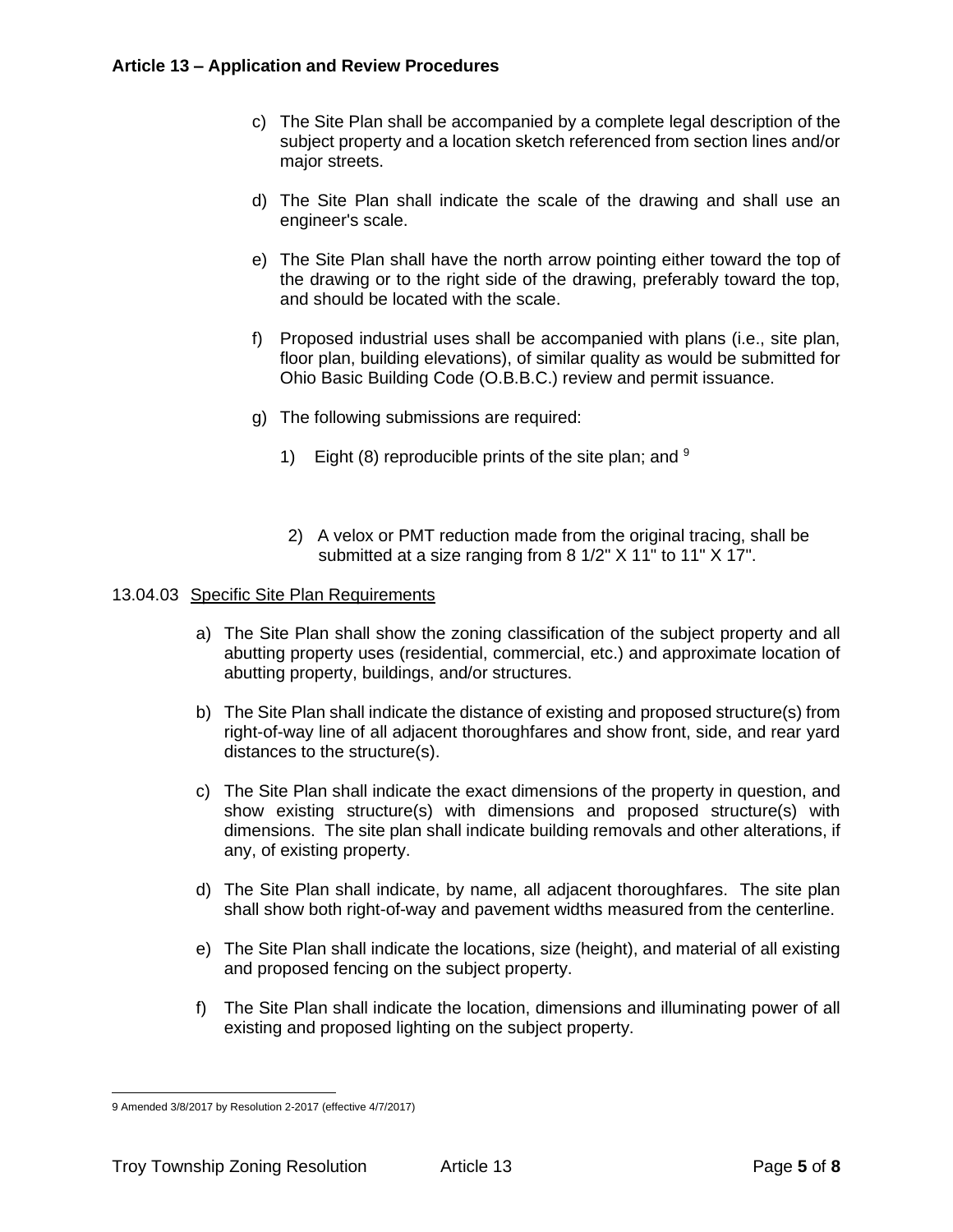- g) The Site Plan shall show the location, dimensions and illuminating characteristics (both internal and/or external) for existing or proposed signs on the property.
- h) The Site Plan shall indicate location and dimensions of existing and proposed sidewalks.
- i) Site Plans shall show any ditches, creeks, or other natural features that may affect development of the property in question. Where appropriate, the two (2) foot contours and the hundred-year high water elevation should be shown on the site plan. Information on this may be obtained from the Wood County Engineer.
- j) The Site Plan shall show existing and proposed drainage and grading with dimensions.
- k) The Site Plan shall show existing and proposed sanitary and storm sewers, water mains, and location of hydrants and valves.
- l) The Site Plan shall show existing and proposed roadways, driveways, off-street parking, and any other pavements, with complete dimensions.
	- 1) Curb cuts shall be measured at the curb and throat widths shall be indicated.
	- 2) The drawing shall include the number and size of proposed parking stalls along with the internal circulation pattern of the off-street parking. If the off-street parking is physically joined with abutting property, then circulation between the properties shall be shown.
	- 3) Parcels with frontage and proposed access onto a state route shall be required to submit proof of approval and any conditions made part of ODOT access management approval.
	- m) The Site Plan for a proposed drive-up establishment shall indicate the approximate vehicle capacity for the drive through lane at one time.
	- n) The Site Plan shall indicate existing or proposed recreational areas with complete dimensions.
	- o) An illustration of the existing and proposed landscaping shall be provided as part of the site plan for all multifamily, commercial and industrial uses. It shall be conceived in a total pattern throughout the site, integrating the various elements of the site design, preserving and enhancing the particular identity of the site, and creating a pleasing site character See Article 8 (Landscaping Requirements).

#### 13.04.04 Application Procedure

a) Site Plans shall be filed with the Zoning Inspector. The date the Zoning Inspector accepts the site plan shall constitute the official filing date. The review time for Site Plans, generally shall be in keeping with the time requirements established for zoning changes.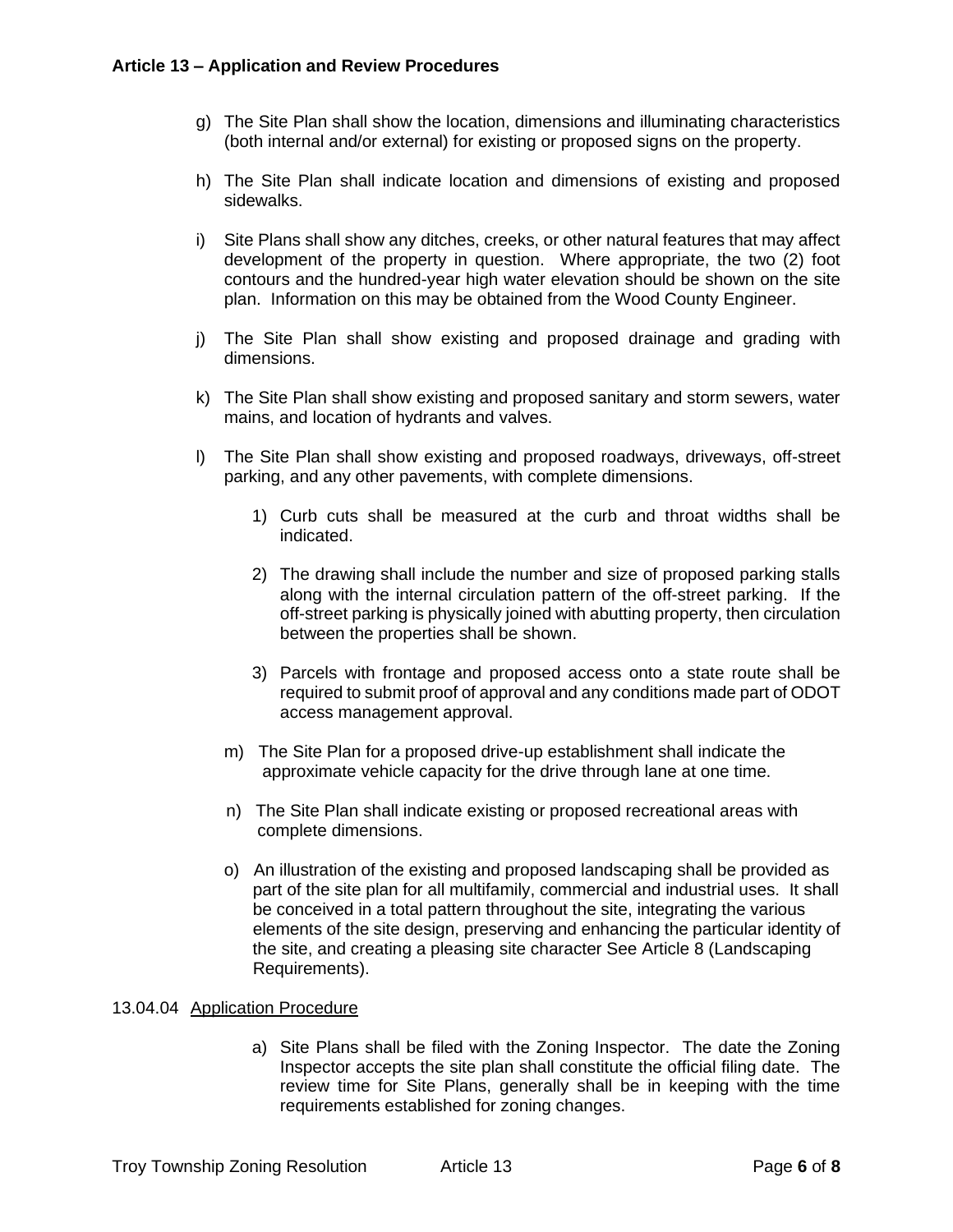- b) All Site Plans submitted shall be reviewed by the Zoning Commission. Prior to approving the Site Plan, the Zoning Commission may request assistance and information from appropriate County, State and Federal and other review agencies for their comments prior to acting on the proposed Site Plan.
	- 1) Approval of the Site Plan by the Zoning Commission shall result in the issuance of a Zoning Permit. Site Plans may be conditionally approved subject to the inclusion of additional information or site development specifications. A Zoning Permit will not be issued until all site plan conditions are complied with.
	- 2) If the Site Plan does not comply with the purpose of the Resolution or is not complete, the site plan shall not be approved administratively. The applicant may appeal the disapproval to the full Zoning Commission. The appeal will be heard at the next scheduled Zoned Commission meeting.
- c) Any change in the Site Plan once approved shall require a review by the Zoning Commission.
- 13.04.05 Enforcement.
	- a) The Township may require the posting of a bond or other similar performance guarantee to ensure compliance with the plan and stated conditions of approval.
	- b) Site Plan approval issued under this section shall lapse within one (1) year if a substantial use thereof has not commenced, except for good cause.

# **SECTION 13.05 VIOLATIONS AND PENALTIES**

- 13.05.01 Violations. It shall be unlawful to locate, erect, construct, reconstruct, enlarge, change, maintain, or use, any building or land in violation of any regulation in or any provisions of this Resolution or any amendment of supplement thereto adopted by the Board of Trustees.
- 13.05.02 Penalties. Any person, firm, or corporation violating any regulation thereto shall be fined not more than five hundred (\$500.00) dollars. Each and every day during which such illegal location, erection, construction, reconstruction, enlargement, change, maintenance, or use continues, may be deemed a separate offense.
- 13.05.03 False Statement of any Fact. Any permit or certificate issued upon a false statement of any fact which is material to the issuance thereof shall be void. Whenever the fact of such false statement shall be established to the satisfaction of the Board of Township Trustees, the permit or certificate shall be revoked by notice in writing to be delivered to the holder of the void permit or certificate upon the premises concerned, or, if such holder be not found there, by posting the said notice or revocation is some conspicuous place upon the said premises. Any person who shall proceed thereafter with such work